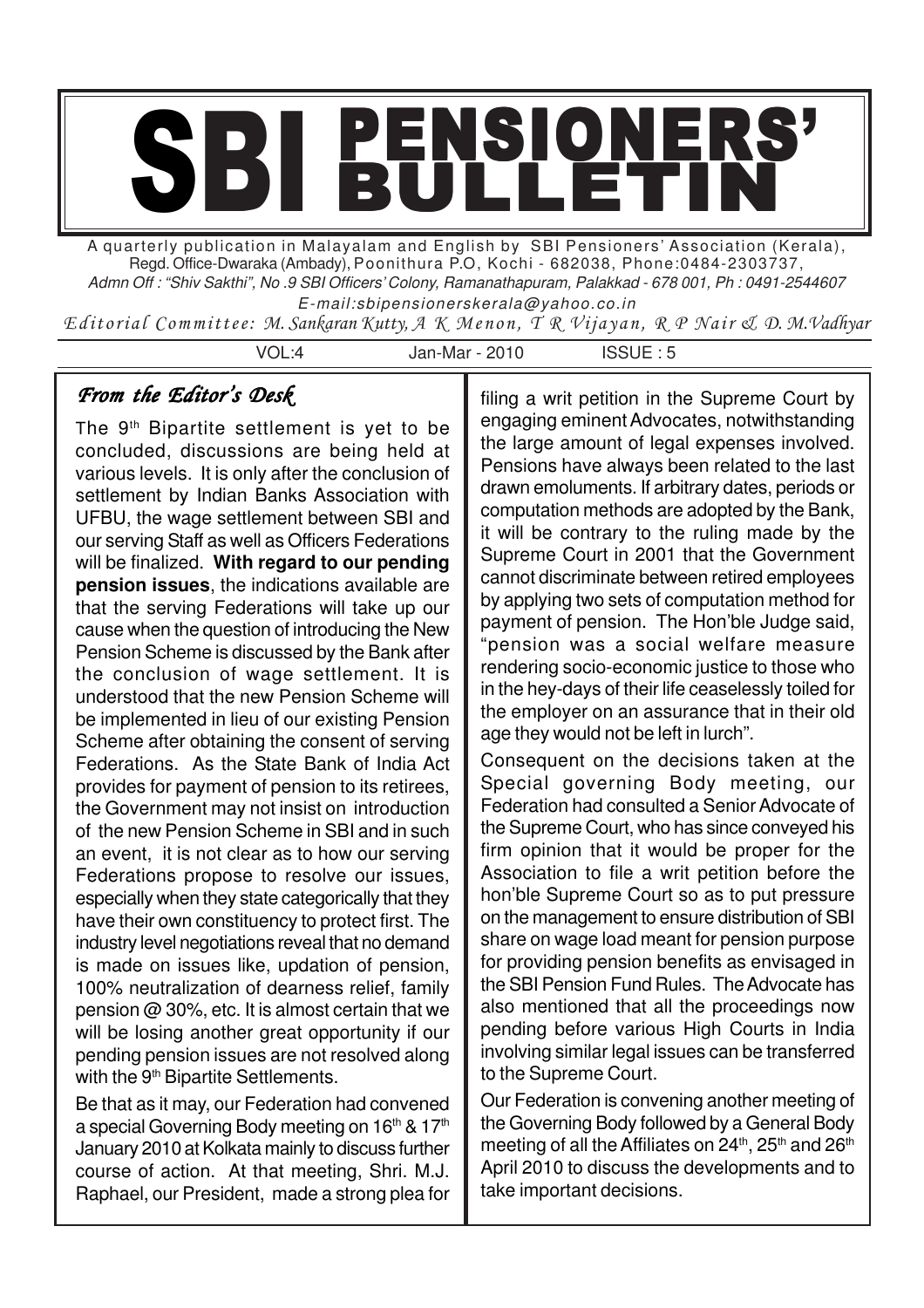## **STRUCTURED MEETING WITH THE CIRCLE MANAGEMENT**

The Circle Management is yet to convene the structured meeting with the office-bearers of our Association. The meeting could not be held during 2009 because of the retirement of Smt.Radha Unni, CGM. Her successor Shri S.K.Sehgal had only a very brief stay in Trivandrum and hence the meeting could not be held during his period also. After his transfer to Chandigarh Circle there was a gap of 2/3 months before the present CGM Shri B.S.Bhasin took over. We have requested him to convene the meeting without any further delay . Members will be advised of the devlopments after the meeting.

# **REVISION OF FAMILY PENSION**

We understand from the PPG Department. Trivandrum LHO that they have since completed the payment of arrears on account of revision in family pension to the eligible Family Pensioners. Our District Secretaries are requested to verify the position to ensure that no family pensioner in their area is left out.

### **ADVICE OF REVISED FAMILY PENSION TO THE EXISTING PENSIONERS:**

PPG Department has informed us of having obtained sanction of the revised family pension (effective from 1.5.2005) in respect of the existing Pensioners and are awaiting an appropriate REPORT FORM from the Central Accounts Office to enable them to dispatch the same to individual Pensioners for record purposes. We are closely following up the matter and are hopeful that the Bank will complete this work without further delay.

# **LIST OFAPPROVED HOSPITALS**

In Kerala Circle, there are hardly 2 or 3 Hospitals in the Bank's approved list where cashless treatment is available for the Bank's Pensioners, with the result our members spread over all the 14 Districts are finding it extremely difficult to undergo treatment. A vast majority of our members do not have the financial capacity to spend large amounts for treatment at non-approved hospitals and even after undergoing treatment, they are made to wait indefinitely for obtaining reimbursement of the eligible expenses. This is causing undue hardship. It is therefore necessary for the Bank to approve as many hospitals as possible in all the Districts so that cashless treatment will be available to all the Pensioners.

#### **DIAGNOSTIC CENTRES**

The Corporate Centre, Mumbai has issued guidelines for approving pathological laboratories at every District Headquarter for providing free laboratory tests. We understand that the existing tie-up arrangements have not been renewed by the Bank. We have requested the Bank to speed up approval of such centres so that it will help not only the working staff but also the Pensioners.

# **LIFE CERTIFICATES**

Members are advised that Life Certificates are required to be submitted by them in November every year , to enable the Bank to continue disbursement of Pension. This year we find that a large number of Pensioners have not submitted Life Certificates, despite reminders through ATMs and notifications in newspapers. However, at our request the PPG Department has sought extension of time limit upto March 2010. To avoid any problem in disbursement of pension, members are requested to submit the Life Certificate immediately , if they have not already done so, and also make a note to submit it every year in NOVEMBER. This is very important.

## **REMBS – II (Modified)**

The Plans A-1, B-1, C-1, D-1 and E are open for existing Pensioners (other than VRS and Exit option retirees) upto 13.10.2010. However, **new** retirees on superannuation should submit their applications for membership within 3 months from the date of receipt of their first pension. The D.D. for the subscription amount should be drawn on **Thampanoor Branch** favouring "SBI Retired Employees Medical Benefit Trust".

# **REMBS-I (SINCE CLOSED)**

Our member Shri V.Krishnan, who retired from Palakkad Branch on 31.08.2002 had applied for membership of Scheme-I on 3.10.2002. Despite the lapse of more than 7 years, the member is yet to receive the Pass Book and confirmation of his membership. We had sent a number of letters and also reminded the Bank whenever we got an opportunity to meet the concerned officials at Trivandrum LHO/Corporate Centre, Mumbai, etc. The Corporate Centre has appointed a Special Officer to look into complaints from retirees. He was also addressed in the matter. Yet , the issue remains unresolved. Our last letter in this regard to the Special Officer is given below for the information of members. Is there an end to his waiting?

" No.AO/PGT/263/2009-10 20th February 2010

Shri V.D.Deshpande,

Assistant General Manager &

 Special Officer (Complaints from retirees) State Bank of India,PPG Department, Corporate Centre, State Bank Bhavan,Mumbai 400 021. VERY URGENT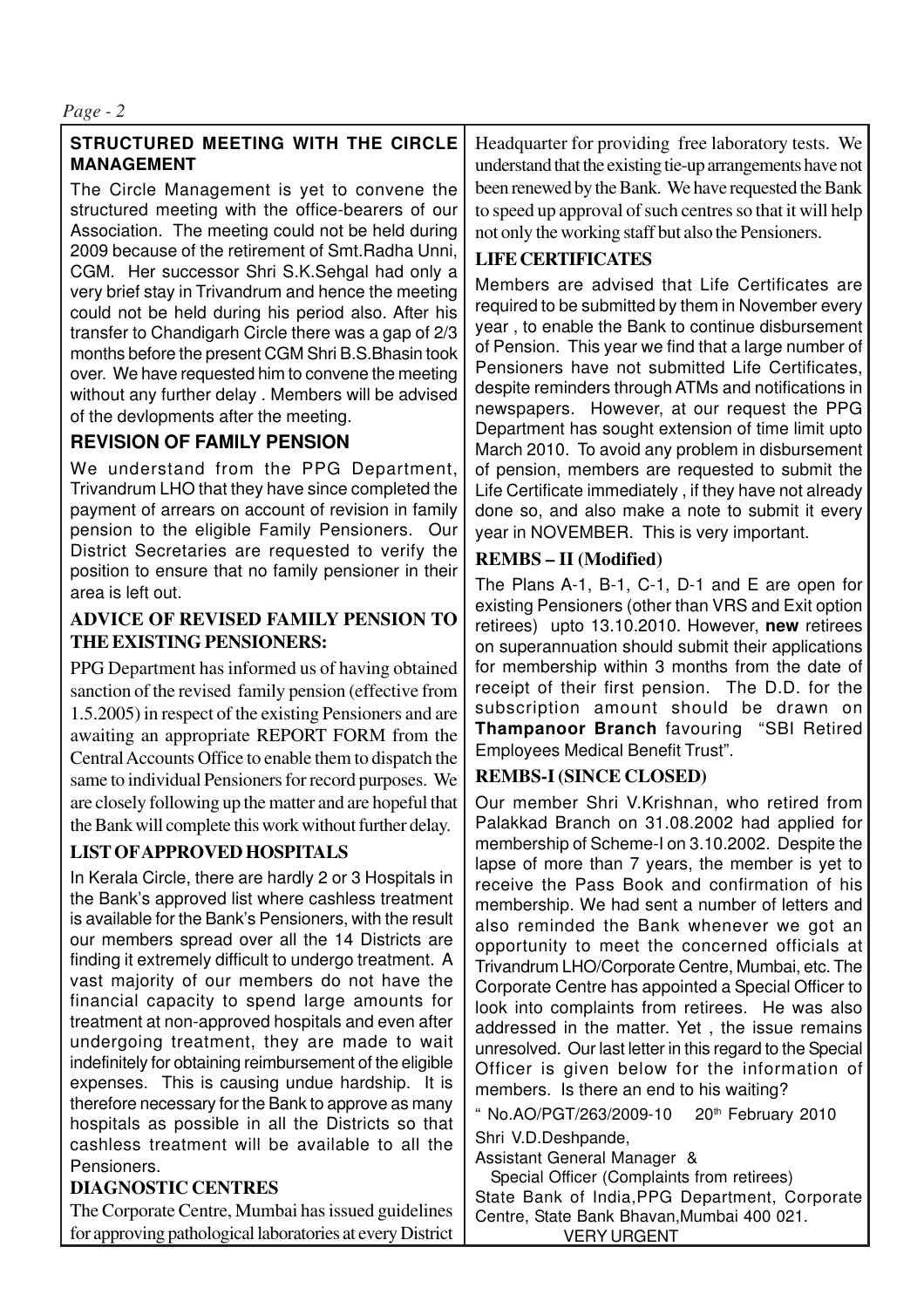*Page - 3*

Dear Sir,

SBI RETIRED EMPLOYEES MEDICAL BENEFIT SCHEME-I

ADMISSION OF MEMBERS

Shri V.Krishnan – Retired Senior Head Messenger, Palakkad Index No.480622

The abovenamed member of "award staff" retired on superannuation on 31.08.2002 from Palakkad Branch and is drawing pension from Palakkad Branch.

The Pensioner submitted an application through the AGM, Palakkad Branch, for membership of SBI REMBS on 3.10.2002 together with a DD for Rs.4283/ -drawn on Nanthencode Branch. It is now more than 7 years & 4 months; yet he has not been enrolled as a member of the Scheme-I. During this period he has made several representations in writing. We have also taken up the matter with you and also Trivandrum LHO and in response, we have been advised that the matter has been taken up with the Corporate Centre, Mumbai and the matter will be sorted out after hearing from the Corporate centre. Copies of few letters on the subject are enclosed for your immediate reference. It may please be noted that the CGM, Trivandrum LHO had informed us on 9.12.2008, in the midst of a structured meeting at Trivandrum that the necessary approval has been obtained from the Corporate Centre. Alas, the issue is still not resolved and the poor pensioner, who is already a heart patient, is incurring lot of expenses for his continued treatment. He is unable to claim reimbursement since he is yet to be enrolled as a member under the Scheme.

He is desirous of joining the modified Scheme-II recently introduced by the Bank but he is now in a dilemma as to the differential amount he has to remit. In all fairness, he should be treated as a member of Scheme-I having remitted Rs.4283/- way back on 3.10.2002. But in the absence of a confirmation regarding his membership under Scheme-I, he is unable to decide the Plan and the amount to be remitted under the modified Scheme-II and is therefore put to lot of hardship.

Considering the importance of the issue and in view of the fact that the poor pensioner has been waiting for more than 7 years , we request you to kindly look into the matter without any further delay and send him the relative Pass Book under Scheme-I (since closed), so that he can make use of the facility in respect of the treatments undergone by him.

We are endorsing a copy of this letter to the CGM,Trivandrum LHO, for information and follow-up.

Yours faithfully, (Sd…) General Secretary. " In order to avoid similar problems, members are advised to obtain acknowledgment from the Bank for applications for membership of Scheme-II submitted through the Pension Drawing Branches and take up with the Special Officer or write to us, in case they do not hear anything from the Bank within 3 months from the date of application

#### **OBITUARY**

With profound grief and deep sorrow, we regret to report that during this quarter we have lost the following members of our family. May their souls rest in peace! We convey our heartfelt condolences to all members of the bereaved families.

| LM 44 |        | Shri K.C. Thomas Ernakulam 12.02.10  |                    |  |
|-------|--------|--------------------------------------|--------------------|--|
|       | LM 318 | Shri V.Gopi                          | Kozhikode 31.01.10 |  |
|       | LM 464 | Shri V.Unnikrishnan Trichur 26.02.10 |                    |  |
| LM 11 |        | Shri R.J.Rodrigues Ekm               |                    |  |

#### **SPECIAL GOVERNING BODY MEETING OF OUR FEDERATION**

A special Governing Body meeting of our Federation was held at Kolkatta on 16<sup>th</sup> & 17<sup>th</sup> January 2010. Our President Shri M.J.Raphael who attended the meeting expressed the view that since our long pending Pension issues are still remaining unresolved, we should immediately arrange for filing a writ petition in the Supreme Court engaging eminent Advocates and be prepared to spend large amount as legal expenses. Serious discussions took place on this issue and the meeting passed appropriate rsesolution authorizing the President and the General Secretary of our Federation to represent to the Federations of Award Staff and the Officers of our Bank, the Top Management of our Bank and the Government of India, for resolving our pending issues simultaneously with the 9<sup>th</sup> Bipartite Wage Settlement.

Most importantly, the meeting authorized the President or the General Secretary of the Federation to arrange for resorting to appropriate legal action including filing of writ petition under Article 32 in the Supreme Court by engaging the services of highly competent and reputed Advocates for resolving our pending pension issues and for our pension improvement well in time.

#### **LEGAL OPINION**

Our Federation had consulted Shri K.Lakshminarayana Rao, a Senior Advocate in the Supreme Court, and the legal opinion obtained from him is given below for the information of members:

"I have examined the following legal question: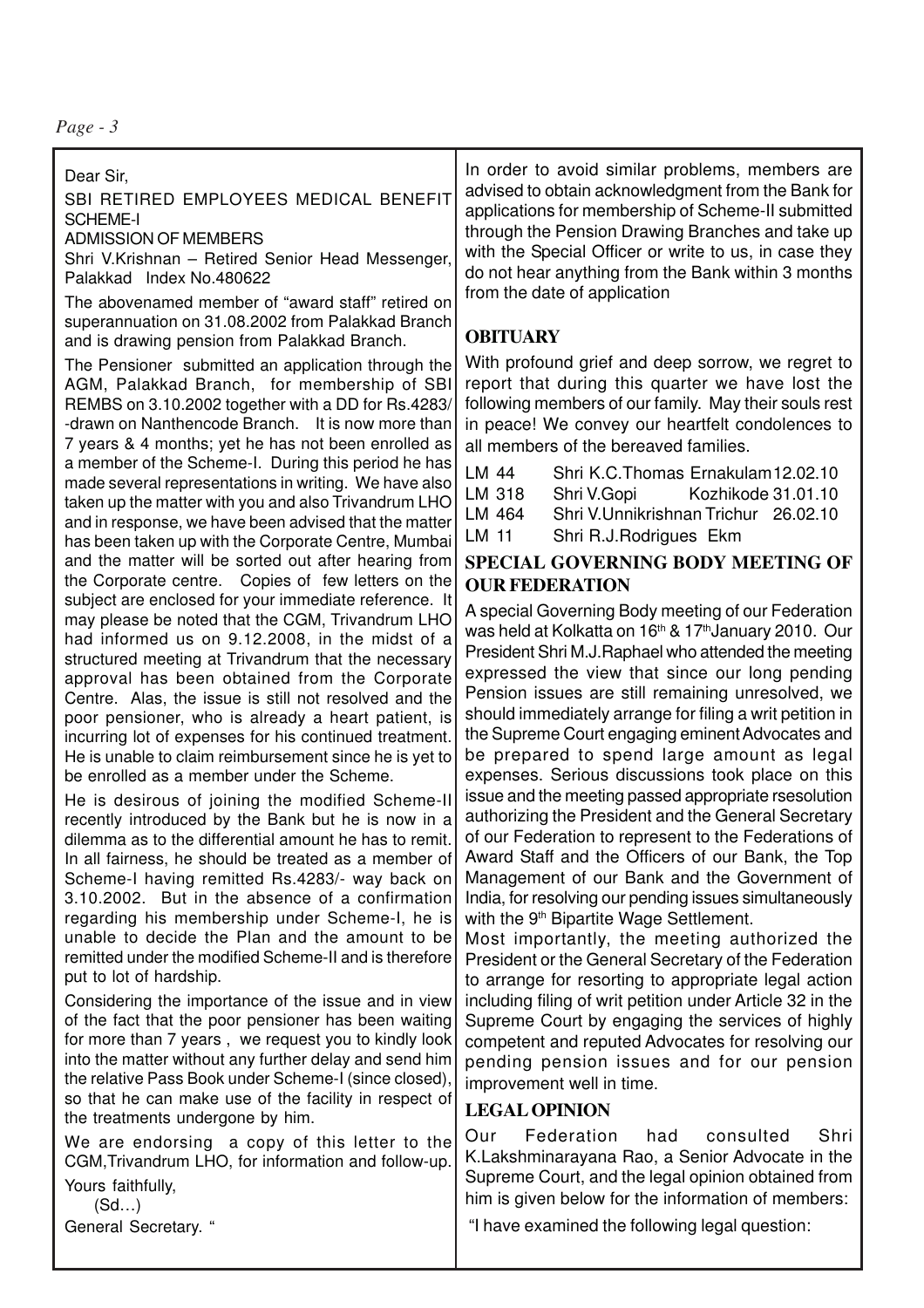*Page - 5*

|                         |                                                         |      |                                                       | $\overline{21}$ | LM             | 1788 | Aloyshius Abrao J                                |
|-------------------------|---------------------------------------------------------|------|-------------------------------------------------------|-----------------|----------------|------|--------------------------------------------------|
|                         | <b>New Members</b>                                      |      |                                                       | 22              | AFM 1789       |      | Florabel Aloyshius                               |
|                         |                                                         |      |                                                       |                 |                |      | J.A.Dale, House No.10/937 Veli Fort,             |
|                         |                                                         |      | The following retirees have joined our Association as |                 |                |      | Kochi 682001                                     |
|                         | Life Members during the quarter. All of them, barring a |      |                                                       |                 |                |      | Ph: 6451858, Mob: 9656982164                     |
|                         | few, have also taken Associate membership for their     |      |                                                       | 23              | LM             | 1790 | Janardhanan R                                    |
|                         | spouses. While extending a hearty welcome to all        |      |                                                       | 24              | AFM 1791       |      | Anitha N                                         |
|                         |                                                         |      | the new members, we wish them all a very happy,       |                 |                |      | Lathi Lakshmi Niwas, Chovva, Kannur              |
|                         |                                                         |      | healthy and peaceful retired life.                    |                 |                |      | 670006, Ph:2726268                               |
| 1                       | LM                                                      | 1768 | Balakrishnan Parayath                                 | 25              | LM             | 1792 | Lakshmanan P                                     |
|                         |                                                         |      | "Sree Baugh", Near Ayyappankavu,                      | 26              | AFM 1793       |      | Usha C.P.                                        |
|                         |                                                         |      | Parappanangadi, Malappuram                            |                 |                |      | "Ushass", Mundayad P.O., Elayavoor,              |
|                         |                                                         |      | Ph: 2411971, Mob: 9895845144                          |                 |                |      | Kannur 670597, Ph: 2729613                       |
| $\overline{\mathbf{c}}$ | LM                                                      | 1769 | Sarojini P.B.                                         | 27              | LM             | 1794 | John T.A                                         |
| 3                       | AFM 1770                                                |      | Prabhath P.D., 19-41 Radha Nivas                      | 28              | AFM 1795       |      | Mercy John, , Thimuriyil House,                  |
|                         |                                                         |      | Waterland Road, Palluruthy, Ernakulam                 |                 |                |      | Allappara Anthinad P.O.,                         |
|                         |                                                         |      | 682006; Ph: 2236664                                   |                 |                |      | Kxottayam 686651, Ph: 04822248606,               |
| 4                       | LM                                                      | 1771 | Jacob Varughese                                       |                 |                |      | Mob: 9645799538                                  |
| 5                       | AFM 1772                                                |      | Elizabeth Jacob                                       | 29              | LM             | 1796 | Somasekharan Nair G                              |
|                         |                                                         |      | Meledathu House, Puthuppally,                         | 30              | AFM 1800       |      | Ushakumari K                                     |
|                         |                                                         |      | Kottayam 686011, Ph: 2352169                          |                 |                |      | TC 50/932 HSRA E 39, Kamalalayam,                |
| 6                       | LM                                                      | 1773 | Ayyappan C                                            |                 |                |      | Kalady, Karamana P.O.                            |
| $\boldsymbol{7}$        | AFM 1774                                                |      | Karthyani                                             |                 |                |      | Trivandrum 695002, Ph: 2343454,                  |
|                         |                                                         |      | Vellaramparambil House,                               |                 |                |      | Mob: 9387751438                                  |
|                         |                                                         |      | Vaniyamkulam, Palakkad 679522                         | 31              | AFM 1797       |      | Sosamma Thomas                                   |
|                         |                                                         |      | Ph: 2227667, Mob: 9495486277                          |                 |                |      | W/o K.M.Thomas                                   |
| 8.                      | LM                                                      | 1775 | Chandran C.K.                                         |                 |                |      | Apt. 7-D, SFS, Cherry Hills,                     |
| 9                       | AFM 1776                                                |      | Radha V                                               |                 |                |      | Kuravankonam, Kowdiar P.O.                       |
|                         |                                                         |      | Dwaraka, Kanayankode, Kunnathara,                     |                 |                |      | Trivandrum 695003. Ph: 2432815,                  |
|                         |                                                         |      | Quilandy, Calicut 673327                              |                 |                |      | Mob: 9847532815                                  |
|                         |                                                         |      | Ph: 2621436, Mob: 9846747682                          | 32              | LM             | 1798 | Sreenivasan M.P.                                 |
| 10.                     | LM                                                      | 1777 | George Joseph P                                       | 33              | AFM 1799       |      | Meena C.K.                                       |
| 11.                     | AFM 1778                                                |      | Anie George<br>33/4250-A, Parumannil, Malaparamba,    |                 |                |      | Holloway road, Tellicherry, Kannur               |
|                         |                                                         |      | Calicut 673009, Ph:2375151                            |                 |                |      | 670101, Ph: 2343211/Mob:9446610131               |
| 12.                     | AFM 1779                                                |      | Prema <sub>N.S.</sub>                                 | 34              | LM             | 1801 | Gracy Oommen, Moorthitta Veliyath,               |
|                         |                                                         |      | W/o K.Chandramohan, "Cute", Vijaya                    |                 |                |      | Mannar P.O., Alappuzha 689622                    |
|                         |                                                         |      | Gardens, Mangottuayal                                 |                 |                | 1802 | Ph: 0479 2315281, Mob: 9446190999<br>Mathew M.P. |
|                         |                                                         |      | Koottooli, Calicut 673016, Ph: 2744336,               | 35<br>36        | LM<br>AFM 1803 |      | Mariamma Mathew                                  |
|                         |                                                         |      | Mob: 9447153281                                       |                 |                |      | Maliampurackal, Kizhathadiyoor .P.O.,            |
| 13                      | LM                                                      | 1780 | Joseph Joy K                                          |                 |                |      | Pala, 686574, Ph:04822-215114                    |
| 14                      | AFM 1781                                                |      | Magy M.C.                                             |                 |                |      | Mob: 9605107818                                  |
|                         |                                                         |      | Kanatt House, Chalanchery Road,                       | 37              | LM             | 1804 | Joseph M.T.                                      |
|                         |                                                         |      | Thevara, Ernakulam 682013                             | 38              | AFM 1805       |      | Omana Jose                                       |
|                         |                                                         |      | Ph: 2665608                                           |                 |                |      | Moonnuparayil, Melampara,                        |
| 15                      | LM                                                      | 1782 | Joseph Evugene A.X.                                   |                 |                |      | Bharananganam, Kottayam 686594                   |
| 16                      | AFM                                                     | 1783 | Celine P.J.                                           |                 |                |      | Ph: 04822-237345, Mob: 9446397375                |
|                         |                                                         |      | Assariparambil House, Jesus Road,                     | 39              | LM             | 1806 | John M.A.                                        |
|                         |                                                         |      | Near West End, Vaduthala                              | 40              | AFM 1807       |      | Kochurani John                                   |
|                         |                                                         |      | Ernakulam 682023, Ph: 2436699                         |                 |                |      | Moozhayil House, Market Road,                    |
| 17                      | LM                                                      | 1784 | Vijayan M.P.Panicker,                                 |                 |                |      | Kondattukadavu, Pala 686575                      |
| 18                      | AFM 1785                                                |      | Radha Devi K.C.                                       |                 |                |      | Ph: 04822-211096, Mob: 9895394959,               |
|                         |                                                         |      | Kothappallil Revathy, Peringara P.O.,                 |                 |                |      | 9497819966                                       |
|                         |                                                         |      | Thiruvalla Pathanamthitta 689108,                     | 41              | LM             | 1808 | Indira K, "Krishna Sree",                        |
|                         |                                                         |      | Ph: 0469-2607554, Mob: 9447595629                     |                 |                |      | Chempakamangalam, Thonnakkel P.O.                |
| 19                      | LM                                                      | 1786 | Jessy Rajan K (Mrs.)                                  |                 |                |      | Trivandrum, 695317, Ph: 2427287                  |
| 20                      | AFM 1787                                                |      | Rajan K.P.                                            | 42              | LM             | 1809 | Reghunathan Achary C                             |
|                         |                                                         |      | G-193 Panampilly Nagar, Ernakulam                     | 43              | AFM 1810       |      | Ambujakshy J                                     |
|                         |                                                         |      | 682036, Mob:9446072404                                |                 |                |      | Shine Vihar, Chonamchira, Perinad P.O.,          |
|                         |                                                         |      |                                                       |                 |                |      | Kollam 691601                                    |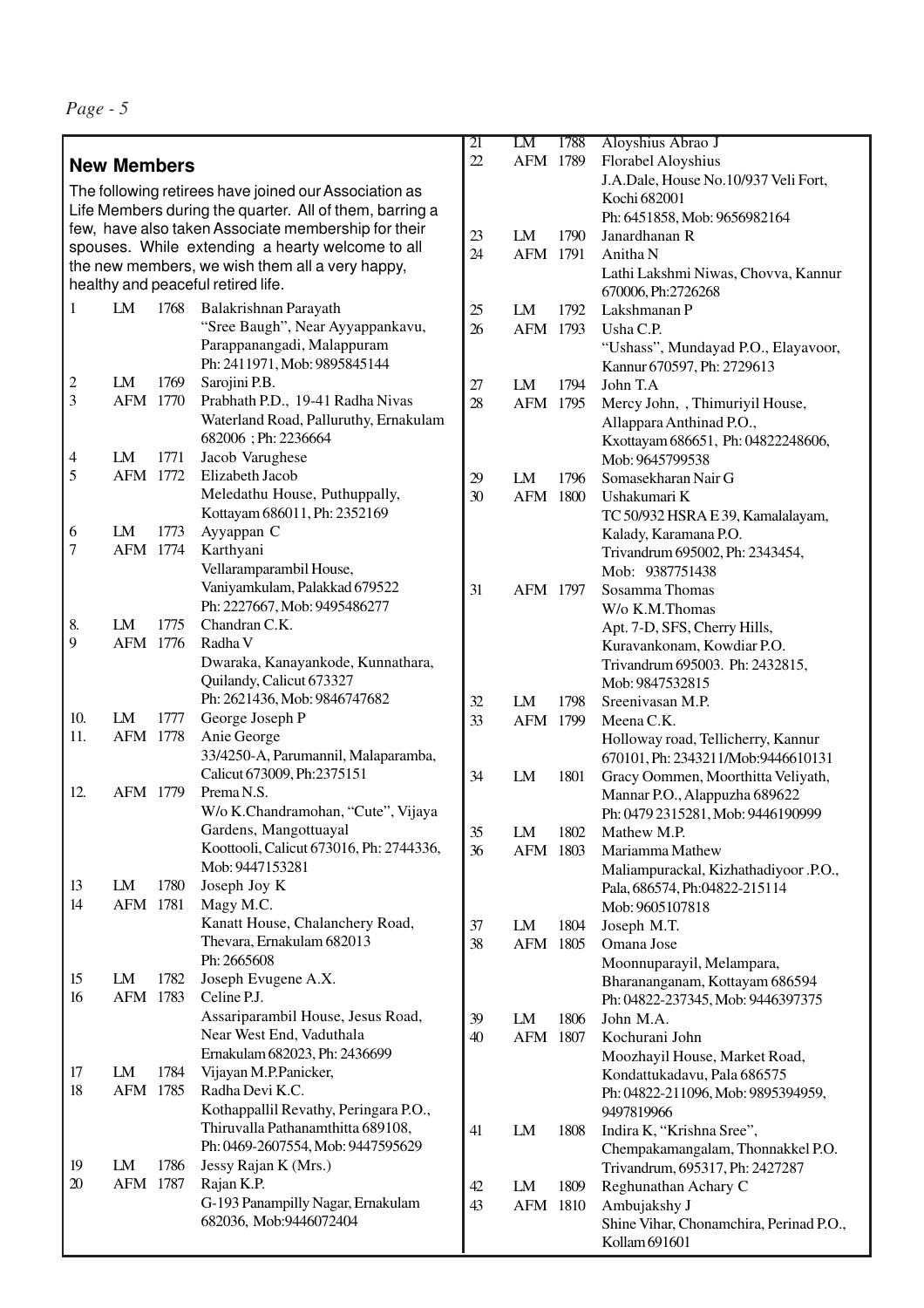|          |                |      |                                                                               |    |                             | <b>DIRECTORY-CORRECTIONS:</b>                                                                                  |
|----------|----------------|------|-------------------------------------------------------------------------------|----|-----------------------------|----------------------------------------------------------------------------------------------------------------|
|          |                |      | Ph:2553787, Mob:9446554374, e-mail ID:<br>reghuammu@yahoo.com                 |    |                             | Page Memb.No. Corrected Name/Address/Phone                                                                     |
| 44       | LM             | 1811 | Ravi V.K.                                                                     | 44 | LM 248                      | M.S.Devassia                                                                                                   |
| 45       | AFM 1812       |      | Rajamma K.D.                                                                  |    |                             | Ph: 2731195 & Mob: 9446604648                                                                                  |
|          |                |      | Sree Vihar, Velloonni P.O., Arpookara,                                        |    |                             |                                                                                                                |
|          |                |      | Kottayam 686008, Ph:2595207                                                   | 67 | LM 196                      | A.K.K. Menon                                                                                                   |
| 46       | LM             | 1813 | A.Ramachandra Menon                                                           |    |                             | Ph: 2537698 & Mob: 9447290622                                                                                  |
| 47       | AFM 1814       |      | C.Sushama                                                                     | 79 | LM 369                      | A.K.Ramachandran Nair                                                                                          |
|          |                |      | "Krishna", Ambat House,<br>Puranattukara, Trichur 680551,                     |    |                             | "Krishna", TC 24/1847 (2),                                                                                     |
|          |                |      | ph:2308551                                                                    |    |                             | House No.61, Elankom Nagar,                                                                                    |
| 48       | LM             | 1815 | G.P.Pillai, Lakshmi Nivas, PTPN 255,                                          |    |                             | Thycaud, Trivandrum 695014,                                                                                    |
|          |                |      | TC 6/1380, PTP Nagar, Trivandrum                                              |    |                             | Ph: 2331091                                                                                                    |
|          |                |      | 695030, Ph: 2369626                                                           | 82 | LM 240                      | N. Vasudevan Nair                                                                                              |
| 49       | LM             | 1816 | V.K.Chellappan                                                                |    |                             | "Vasara". TC 7/698 (3), Vara 694                                                                               |
| 50       | AFM 1817       |      | M.Shylaja                                                                     |    |                             | Arappura Lane, Trivandrum                                                                                      |
|          |                |      | Vadasserively, S.L.Puram P.O.,                                                |    |                             | 695013<br>Ph: 2361545                                                                                          |
|          | LM             |      | Alappuzha 688523, Ph: 0477-2861641                                            | 92 | LM 1083                     | K.Vaidyanathan                                                                                                 |
| 51       |                | 1818 | Balan Raman, Rajashree, Opp: Mercy<br>college, Pallipuram PO, Palakkad 678006 |    |                             | GTWRA 50, Kashyap, Pookottu                                                                                    |
|          |                |      | Phone: 2541300, Mob: 9447085565                                               |    |                             |                                                                                                                |
| 52       | LM             | 1819 | Ravindran thundiyil                                                           |    |                             | Lane, Changampuzha Samadhi St.,                                                                                |
| 53       | AFM 1820       |      | P.M.Jalaja                                                                    |    |                             | Edappally, Ernakulam 682024                                                                                    |
|          |                |      | Rajana, Pazhankave, Nut                                                       |    |                             | Phone: 2333031.                                                                                                |
|          |                |      | street, Vatakara, Calicut dist. 673104,                                       |    |                             | LM 1620 M.P.Azad                                                                                               |
|          |                |      | ph:2515476                                                                    |    |                             | 566, 1 <sup>st</sup> Floor, Lucky Home Flats                                                                   |
| 54<br>55 | LM<br>AFM 1822 | 1821 | P.Vasanthakumar<br>T.C.Rejitha                                                |    |                             | Near Temple, Trichur Road,                                                                                     |
|          |                |      | "Sreenivas", Chettipeedika, Pallikunnu,                                       |    |                             | Thriprayar, Trichur District 680566                                                                            |
|          |                |      | Kanuur 670004, Ph:2706446                                                     |    |                             | Ph: 2396912, Mob: 9846411611                                                                                   |
| 56       | LM             | 1823 | P.K. Venugopal                                                                | 22 | LM226                       | K P Padmakumar, 3F Skyline Topaz                                                                               |
| 57       | AFM 1824       |      | S.Nirmala                                                                     |    |                             | Near Vinayaka Kalyana Mandapam                                                                                 |
|          |                |      | Mallaya Compound. Sringapuram,                                                |    |                             | Kaloor, Kochi 682017                                                                                           |
|          |                |      | Kodungallur, 680664. Ph:0480-2806146                                          |    |                             | Mob: 9847069472                                                                                                |
| 58<br>59 | LM<br>AFM 1826 | 1825 | Jose Manjooran                                                                | 92 | LM 777                      | G Sugunan,                                                                                                     |
|          |                |      | Jessy Jose<br>Manjooran House, Vettukadavu,                                   |    |                             | 'Sree Sailam'', Dist. Court Ward,                                                                              |
|          |                |      | Chalakudy 680307, Ph:2706611                                                  |    |                             | Indira Nagar 48, Thathampally PO                                                                               |
| 60       | LM             | 1827 | A.K.Janarthanan                                                               |    |                             | Alapuzha 688013 Mob: 9446048658                                                                                |
| 61       | AFM 1828       |      | Geetha Janardhanan                                                            |    |                             |                                                                                                                |
|          |                |      | Sreedharshan, Kodikkattukavu East                                             |    | <b>WEBSITE</b>              |                                                                                                                |
|          |                |      | Nada, Vadakkenchery, Palakkad Dist                                            |    |                             | We once again bring to the notice of our members                                                               |
|          |                |      | Ph: 04922-258068, Mob: 9446280130                                             |    |                             | that our Association's website (sites.google.com/                                                              |
| 62       | LM             | 1829 | V.N.Balakrishnan                                                              |    |                             | site/sbipak) is being updated on an ongoing basis                                                              |
| 63       | AFM 1830       |      | T.M.Subhashini<br>Velammakudy House, Elembra,                                 |    |                             | and members are requested to view the site and                                                                 |
|          |                |      | Nellikuzhy P.O., Kothamangalam                                                |    |                             | download the required information. They can also                                                               |
|          |                |      | Ernakulam dist. Ph: 0485-2825407                                              |    |                             | contribute useful information, views and news, by                                                              |
|          |                |      | 0471-2461262                                                                  |    |                             | writing to Shri D.Muraleedhara Vadhyar, Ernakulam,                                                             |
| 64       | LM             | 1831 | V.Haridas                                                                     |    |                             | who will arrange to include them in the website.                                                               |
|          |                |      | "Aathira", Ramanattukara, Calicut                                             |    |                             |                                                                                                                |
|          |                |      | 673633, Ph:2440503, Mob:9496710345                                            |    |                             | <b>OUR QUARTERLY BULLETIN:</b>                                                                                 |
| 65       | LM             | 1832 | Saramma Mathew                                                                |    |                             | Members are informed that the subscriptions for the                                                            |
| 66       | AFM 1833       |      | K.S.Mathew<br>Plavilayil Thejus, Anandappally P.O.,                           |    |                             | bulletin will end with this issue. We request all the                                                          |
|          |                |      | Adoor, Pathanamthitta dist. 691523                                            |    |                             | members to subscribe/renew the subscriptions by<br>remitting the annual subscription of Rs.60/- for the period |
|          |                |      | Ph: 04734-22-534, Mob; 9446069534                                             |    |                             | Apr 2010-Mar. 2011 through the respective District                                                             |
|          |                |      |                                                                               |    | Secretaries, without delay. |                                                                                                                |

I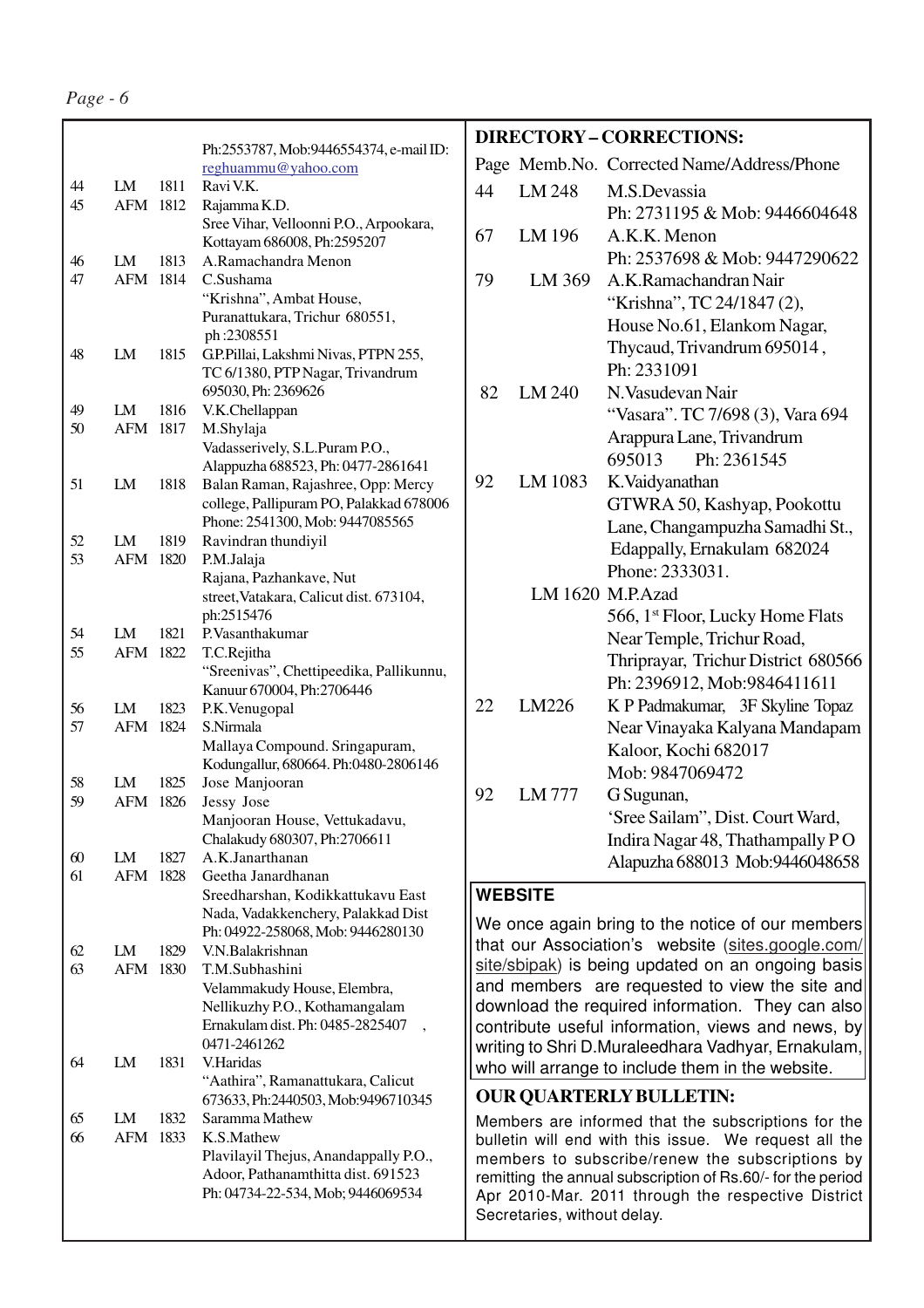# **THIRUVANANTHAPURAM: DISTRICT NEWS**

At a meeting held at Triv andrum, the District Committee have honoured three members who have completed 75 years of age, viz; Shri M.R.Ramunny Menon, Shri Samuel Mathew and Shri K.Somasekhara Panicker. A few pictures taken on the occasion







 We extend our heartiest congratulations to Smt.Rita Latha George,Head of Commerce Department, St.Joseph's College for Women, Alappuzha, who has been awarded Doctorate by Kerala University for the thesis "Career Development of Managerial Women in the Corporate Sector". She is the daughter of Shri L.R.Antony D'Couto, former AGM and our Dy.General Secretary and Smt.Aleykutty. Her husband is Mr.George Paul Karipurath.

പത്തനംതിട്ട: ജില്ലാ പെൻഷനേഴ്സിൻെ ഒരു യോഗം 31.01.10 ഞായറാഴ്ച എസ്ബിഐ ശാഖയിൽ ചേരുകയുണ്ടായി. യോഗത്തിൽ ശ്രീ പി. ശിവദാസ്, പ്രസിഡൻറ് അദ്ധ്യക്ഷത വഹിച്ചു. സെക്രട്ടറി ശീ. കെ ആർ. നായർ സ്വാഗതം ആശംസിച്ചതിനോടൊപ്പം പെൻഷൻ റിവിഷൻ കാര്യത്തിലും വിവിധ കോടതികളിൽ ഫയൽ ചെയ്ത കേസുകളുടെകാര്യത്തിലും തൽ സ്ഥിതി തുടരുന്നതായി അറിയിച്ചു. വി.ആർ.എസ് എടുത്തവരെ പുതിയ എല്ലാ മെഡിക്കൽ ബെനിഫിറ്റ് സ്കീമുകളിൽനിന്നും ഒഴിവാക്കിയതിൽ ഉത്കണ്ഠ രേഖപ്പെടുത്തി. ശ്രീ പി ശിവദാസ്, അദ്ദേഹത്തിൻെ അദ്ധ്യക്ഷപ്രസംഗത്തിൽ ബാങ്കിൻെ ഭാഗത്തുനിന്നും ഇറക്കിയ സർക്കുലറിൻെ അടിസ്ഥാനത്തിലാണ് ജീവനക്കാർ സ്വമേധയാ വിരമിക്കാൻ തയ്യാറായത. അങ്ങനെ സഹകരിച്ചവരോടു എന്തിനീ ചിറ്റമ്മനയം. പെൻഷൻ ഔദാര്യമല്ല, അവകാശമാണെന്ന സുപ്രീം കോടതി വിധിക്കെതിരെ ഭാരതീയ സ്റ്റേറ്റ് ബാങ്ക് ഇപ്പോഴും ഇതു ഔദാര്യമായിക്കാണുന്നു. ചിലർക്കു റുറൽ സർവീസ് ഇല്ല എന്ന കാരണത്താൽ പെൻഷൻ ആനുകുല്യത്തിൽ കുറവു വരുത്തി. ബാങ്കിൻെ ഉത്തരവില്ലാതെ ഒരു ആൾക്കു സ്വമേധയാ ബ്രാഞ്ചിൽ സേവനം ചെയ്യാൻ സാധിക്കുമോ? ഫാമിലി പെൻഷൻകാരുടെ കാര്യവും വളരെ ദയനീയം തന്നെ. കാലാകാലങ്ങളിൽ ഫാമിലി പെൻഷൻ പുതുക്കി നിശ്ചയിക്കണമെന്ന നിർദേശവും യോഗത്തിൽ ഉയർന്നു. ശ്രീ വി ടി തോമസ് നന്ദി പ്രകടിപ്പിച്ചു.

**ERNAKULAM:** The Annual General Body Meeting of the Ernakulam Centre will be held at Adhyapaka Bhavan, Karikkamuri Cross Road, Ernakulam at 10.00 a.m. on 11th April, 2010. The General Secretary, Sri. M. Sankarankutty will inaugurate the function. Sri. A K Menon, Ex-General Secretary, Sri. T R Vijayan and Sri K V Kurian will felicitate the function. If any one has not received the notice, kindly treat this as a notice and attend the function.